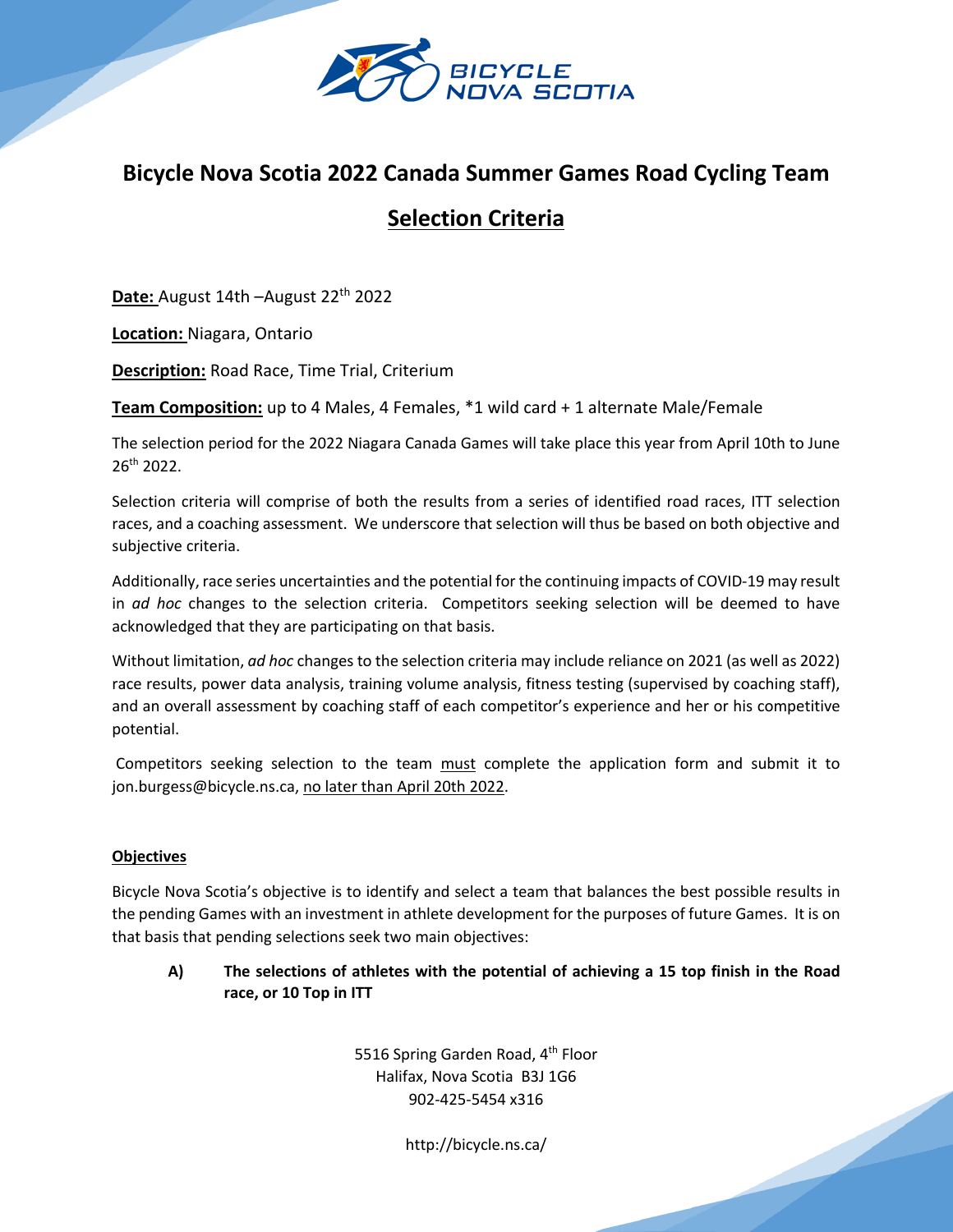

**B) The selection of athletes with the potential of achieving or identified as podium finishes in the next Games (currently slated for 2024)**

#### **Eligibility:**

- $\rightarrow$  All competitors must hold a valid Cycling Canada licenses issued by Bicycle Nova Scotia.
- $\rightarrow$  All competitors must be in good standing with Bicycle Nova Scotia.
- $\rightarrow$  All competitors must meet basic eligibility requirements as outlined in the Canada Games Road Cycling technical package: https://www.canadagames.ca/sports/cycling-road
- $\rightarrow$  All competitors must meet the vaccination criteria set out by Sport Nova Scotia (please note this criteria is subject to change or enhancement based on the evolution of the pandemic).
- $\rightarrow$  Male competitors applying for selection must be, as of Dec 31<sup>st</sup>, 2022, no less that 16 years of age and no more than 22 years of age.
- $\rightarrow$  Female competitors applying for selection must be, as of Dec 31<sup>st</sup>, 2022, no less that 16 years of age and no more than 24 years of age.

*Note*: Nova Scotia is permitted to enter two female athlete birth year 1999 or later, and two athletes whose birth years are between 2001 and 2006.

## **Selection Criteria:**

Subject to the comments set out above, the following criteria will apply as nearly as reasonably possible to the selection of Nova Scotia's team:

- 1) The Male and Female competitors with the highest combined points earned in at least two identified selection races combined with points earned in at least one selection ITT race (or such races as are deemed as such by coaching staff).
- 2) The Male and Female competitors with the  $2<sup>nd</sup>$  highest combined points earned in at least two identified selection races combined with points earned in at least one selection ITT race (or such races as are deemed as such by coaching staff).
- 3) As selected by coaching staff.
- 4) As selected by coaching staff.
- 5) \*As selected by coaching staff. Wild card spot (either Female or Male team)

5516 Spring Garden Road, 4<sup>th</sup> Floor Halifax, Nova Scotia B3J 1G6 902-425-5454 x316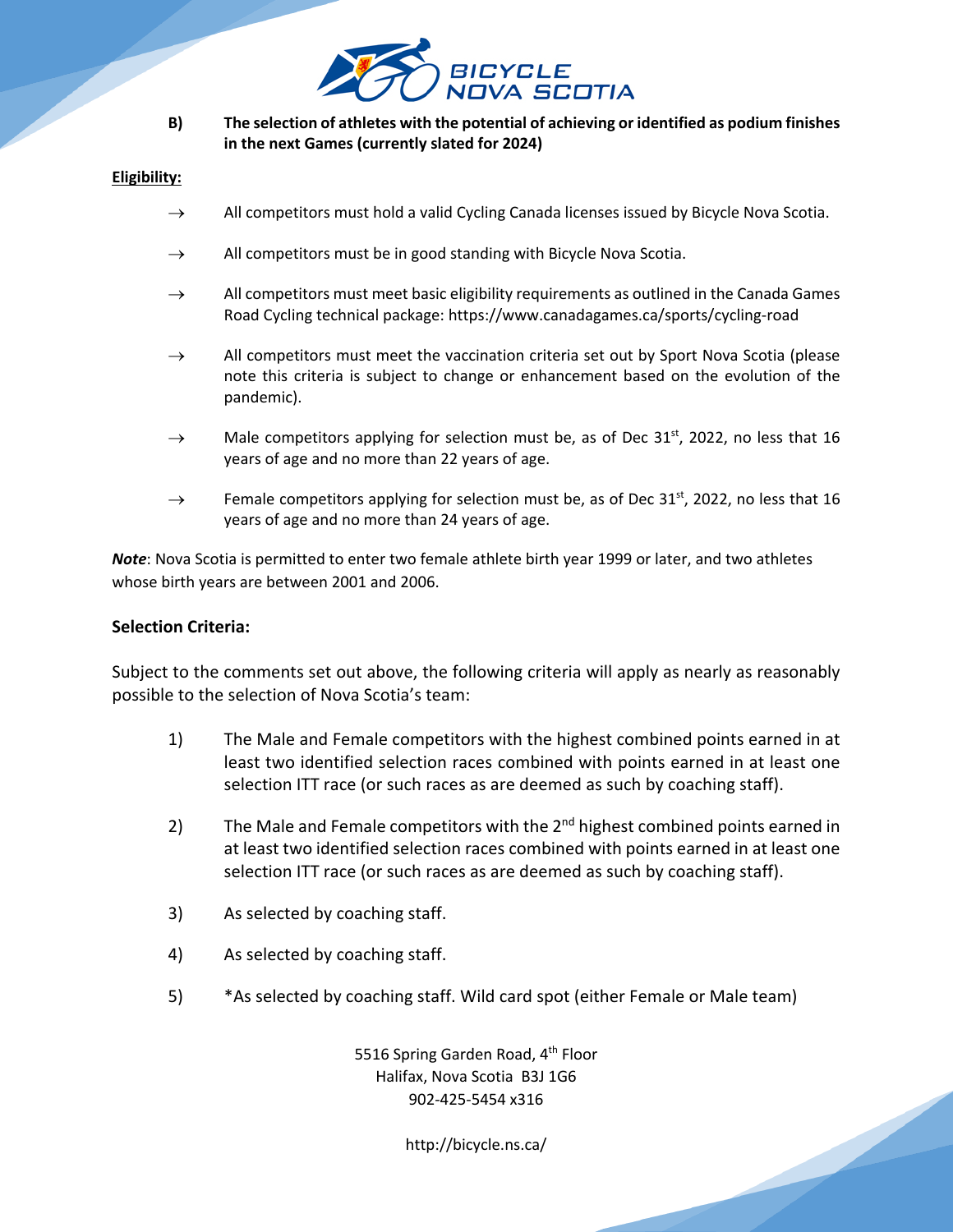

As noted above, competitors "as selected by coaching staff" will be selected based on the combined bases fitness, participation in provincial programing, competition experience, national competition results, age and Games finish placements or development potential.

Upon completion of the selections as above, an alternate will be chosen based on next placed athlete in both points and the other criteria

\*Bicycle Nova Scotia has the discretion to add one additional athlete to either the Female or Male team as outlined in the technical guide. Once the selection races are completed, the coaching staff will assess the remaining athlete pool and assign one additional athlete to either team based on the objectives stated above.

Competitors are expected to compete in at least 2 selection Road races and 1 ITT to be eligible for selection. In addition, athletes must meet the minimum speed standards set out below for the ITT event. Any competitor who can demonstrate to the satisfaction of the coaching staff that she or he is engaged in competitive racing outside of Nova Scotia or provide a reason which, in its sole discretion, is acceptable to the coaching staff, for not competing as above, the coaching staff may, again within its sole waive the application of these criteria.

For selection purposes, Male competitors will compete in the Men's "Elite/A" category in Nova Scotia racing, and Female competitors in the Female "Elite/A" category. For selection purposes, points will be awarded in the following order based on the finishing order relative to other Canada Games athletes.

| 1st Place 100pts | 6th Place 65 pts  | 11th Place 40 pts |
|------------------|-------------------|-------------------|
| 2nd Place 90 pts | 7th Place 60 pts  | 12th Place 35 pts |
| 3rd Place 80 pts | 8th Place 55 pts  | 13th Place 30 pts |
| 4th Place 75 pts | 9th Place 50 pts  | 14th Place 25 pts |
| 5th Place 70 pts | 10th Place 45 pts | 15th Place 20 pts |
|                  |                   |                   |

Points will not be awarded to competitors who are the sole entrants in their applicable categories or fail to finish the qualifying race.

## **Selection Period:**

Assessment period will begin April 10<sup>th</sup> and conclude June 26<sup>th</sup> 2022. Selection races will take place in May and June 2022. The following events will be used for selection:

- 1) BNS #1 AMP Circuit Race May 8th
- 2) Long Weekend Omnium Time Trial May 22<sup>nd</sup>

5516 Spring Garden Road, 4<sup>th</sup> Floor Halifax, Nova Scotia B3J 1G6 902-425-5454 x316